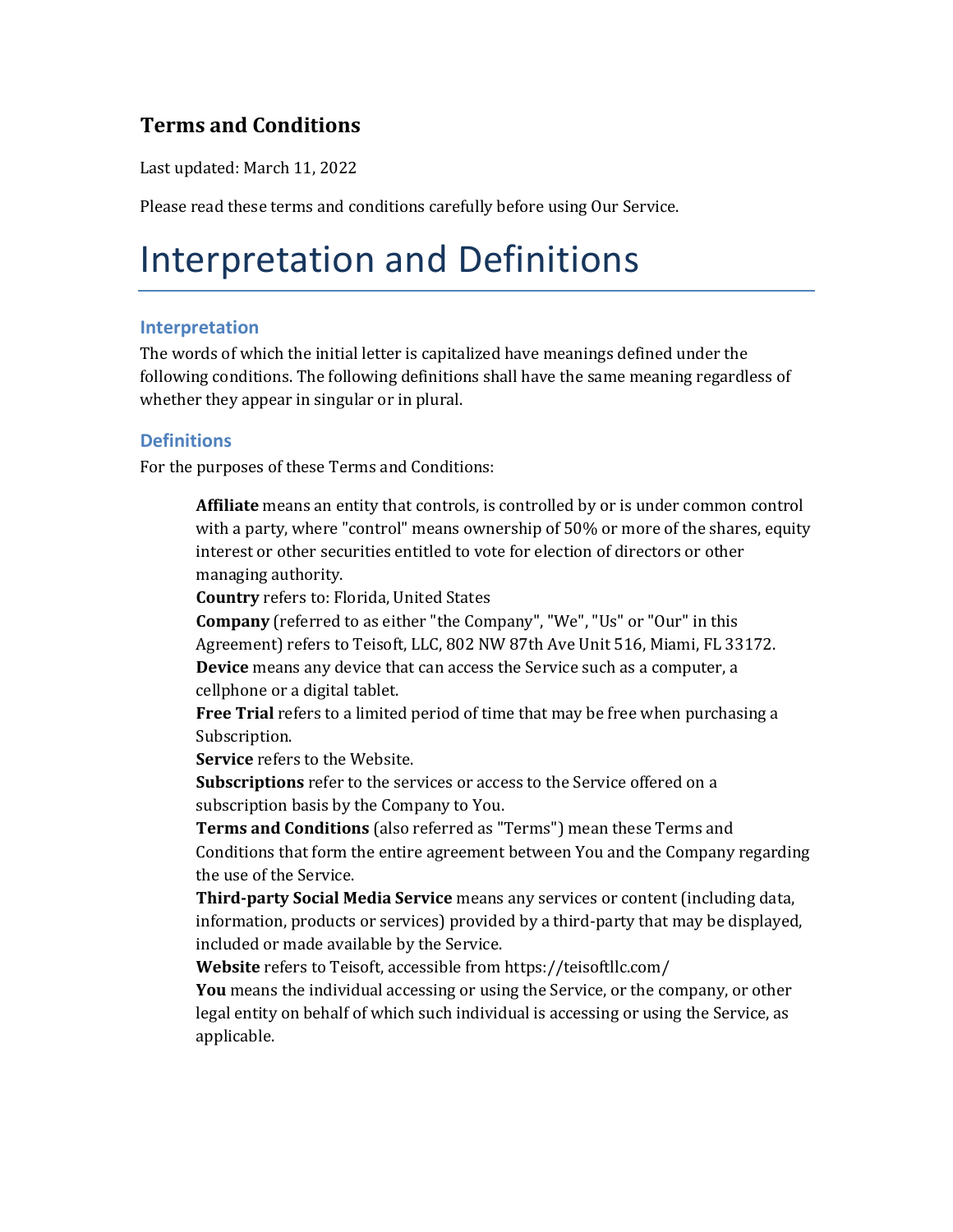## Acknowledgment

These are the Terms and Conditions governing the use of this Service and the agreement that operates between You and the Company. These Terms and Conditions set out the rights and obligations of all users regarding the use of the Service.

Your access to and use of the Service is conditioned on Your acceptance of and compliance with these Terms and Conditions. These Terms and Conditions apply to all visitors, users and others who access or use the Service.

By accessing or using the Service You agree to be bound by these Terms and Conditions. If You disagree with any part of these Terms and Conditions then You may not access the Service.

You represent that you are over the age of 18. The Company does not permit those under 18 to use the Service.

Your access to and use of the Service is also conditioned on Your acceptance of and compliance with the Privacy Policy of the Company. Our Privacy Policy describes Our policies and procedures on the collection, use and disclosure of Your personal information when You use the Application or the Website and tells You about Your privacy rights and how the law protects You. Please read Our Privacy Policy carefully before using Our Service.

# Subscriptions

### **Subscription period**

The Service or some parts of the Service are available only with a paid Subscription. You will be billed in advance on a recurring and periodic basis (such as daily, weekly, monthly or annually), depending on the type of Subscription plan you select when purchasing the Subscription.

At the end of each period, Your Subscription will automatically renew under the exact same conditions unless You cancel it or the Company cancels it.

### **Subscription cancellations**

You may cancel Your Subscription renewal either through Your Account settings page or by contacting the Company. You will not receive a refund for the fees You already paid for Your current Subscription period and You will be able to access the Service until the end of Your current Subscription period.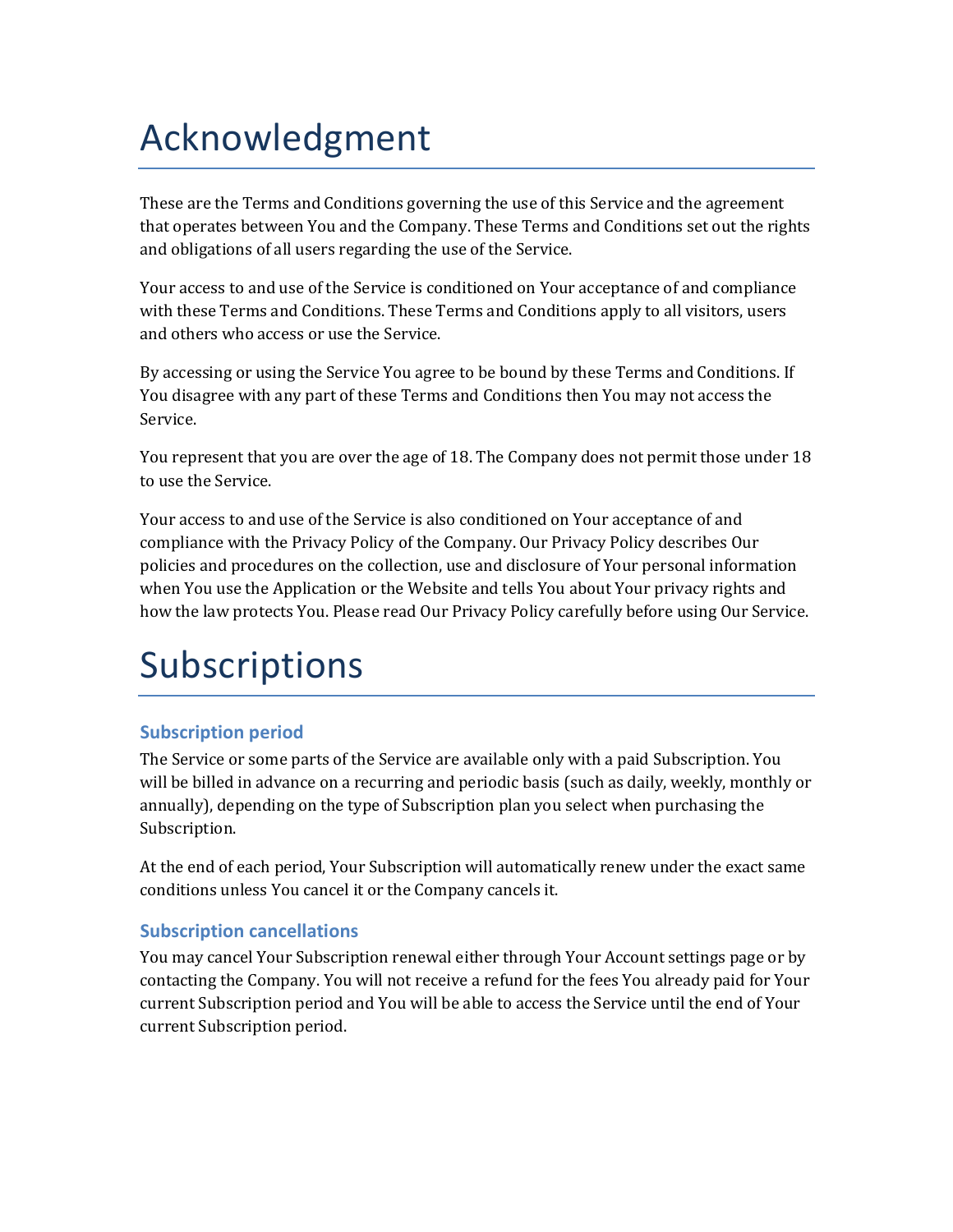### **Billing**

You shall provide the Company with accurate and complete billing information including full name, address, state, zip code, telephone number, and a valid payment method information.

Should automatic billing fail to occur for any reason, the Company will issue an electronic invoice indicating that you must proceed manually, within a certain deadline date, with the full payment corresponding to the billing period as indicated on the invoice.

#### **Fee Changes**

The Company, in its sole discretion and at any time, may modify the Subscription fees. Any Subscription fee change will become effective at the end of the then-current Subscription period.

The Company will provide You with reasonable prior notice of any change in Subscription fees to give You an opportunity to terminate Your Subscription before such change becomes effective.

Your continued use of the Service after the Subscription fee change comes into effect constitutes Your agreement to pay the modified Subscription fee amount.

### **Refunds**

Except when required by law, paid Subscription fees are non-refundable.

Certain refund requests for Subscriptions may be considered by the Company on a case-bycase basis and granted at the sole discretion of the Company.

### **Free Trial**

The Company may, at its sole discretion, offer a Subscription with a Free Trial for a limited period of time.

You may be required to enter Your billing information in order to sign up for the Free Trial.

If You do enter Your billing information when signing up for a Free Trial, You will not be charged by the Company until the Free Trial has expired. On the last day of the Free Trial period, unless You cancelled Your Subscription, You will be automatically charged the applicable Subscription fees for the type of Subscription You have selected.

At any time and without notice, the Company reserves the right to (i) modify the terms and conditions of the Free Trial offer, or (ii) cancel such Free Trial offer.

## Links to Other Websites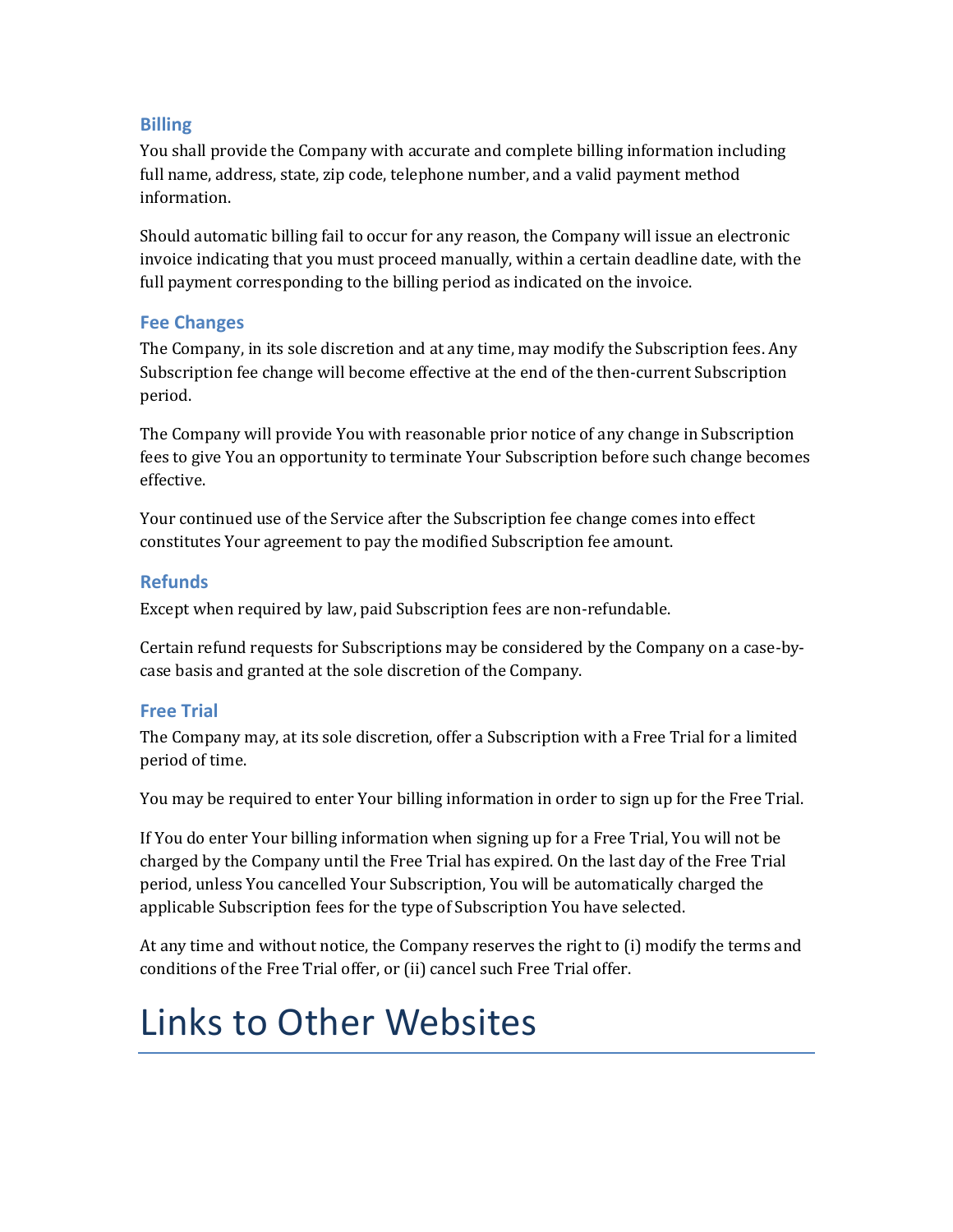Our Service may contain links to third-party web sites or services that are not owned or controlled by the Company.

The Company has no control over, and assumes no responsibility for, the content, privacy policies, or practices of any third party web sites or services. You further acknowledge and agree that the Company shall not be responsible or liable, directly or indirectly, for any damage or loss caused or alleged to be caused by or in connection with the use of or reliance on any such content, goods or services available on or through any such web sites or services.

We strongly advise You to read the terms and conditions and privacy policies of any thirdparty web sites or services that You visit.

## **Termination**

We may terminate or suspend Your access immediately, without prior notice or liability, for any reason whatsoever, including without limitation if You breach these Terms and Conditions.

Upon termination, Your right to use the Service will cease immediately.

# Limitation of Liability

Notwithstanding any damages that You might incur, the entire liability of the Company and any of its suppliers under any provision of this Terms and Your exclusive remedy for all of the foregoing shall be limited to the amount actually paid by You through the Service or 100 USD if You haven't purchased anything through the Service.

To the maximum extent permitted by applicable law, in no event shall the Company or its suppliers be liable for any special, incidental, indirect, or consequential damages whatsoever (including, but not limited to, damages for loss of profits, loss of data or other information, for business interruption, for personal injury, loss of privacy arising out of or in any way related to the use of or inability to use the Service, third-party software and/or third-party hardware used with the Service, or otherwise in connection with any provision of this Terms), even if the Company or any supplier has been advised of the possibility of such damages and even if the remedy fails of its essential purpose.

Some states do not allow the exclusion of implied warranties or limitation of liability for incidental or consequential damages, which means that some of the above limitations may not apply. In these states, each party's liability will be limited to the greatest extent permitted by law.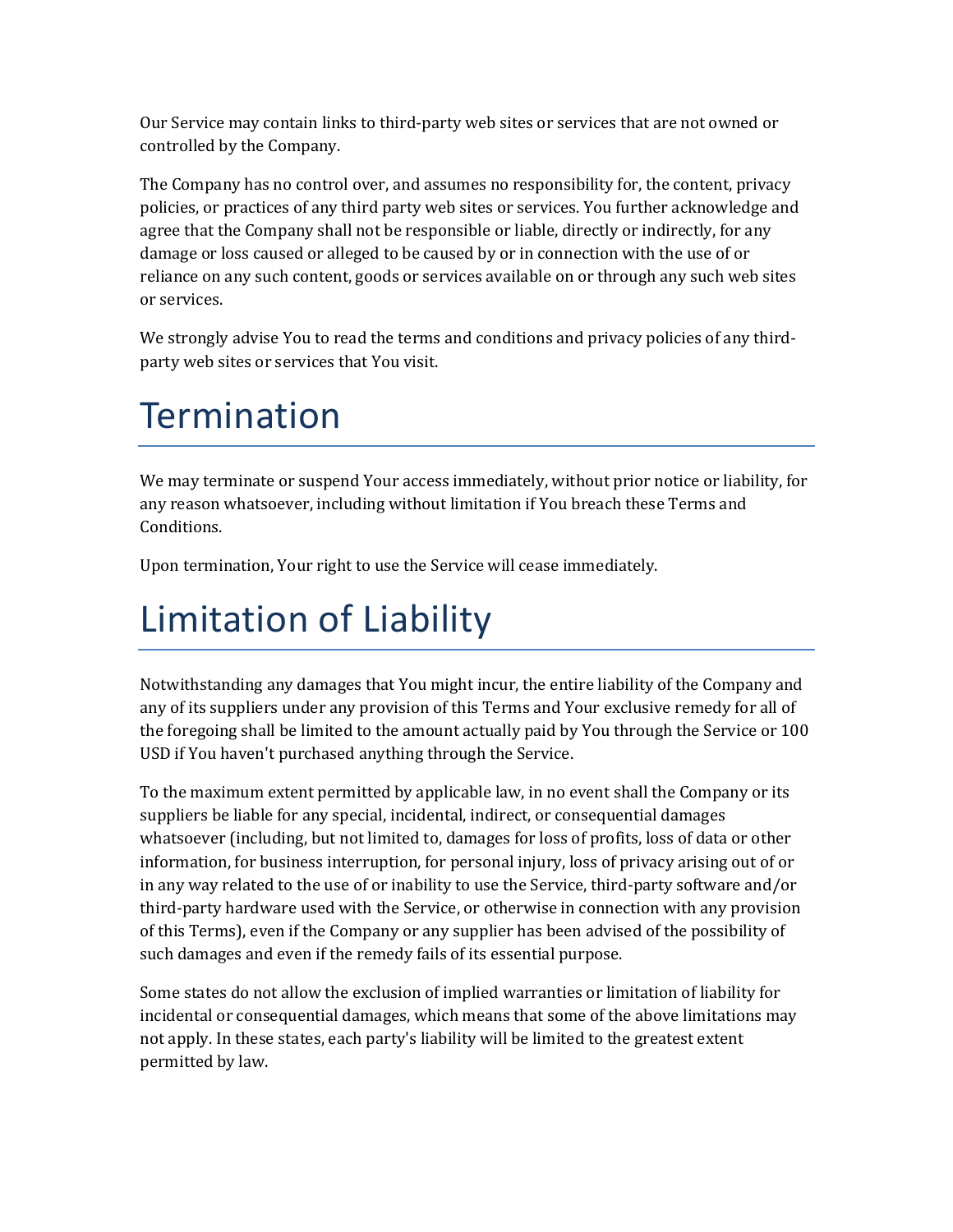## "AS IS" and "AS AVAILABLE" Disclaimer

The Service is provided to You "AS IS" and "AS AVAILABLE" and with all faults and defects without warranty of any kind. To the maximum extent permitted under applicable law, the Company, on its own behalf and on behalf of its Affiliates and its and their respective licensors and service providers, expressly disclaims all warranties, whether express, implied, statutory or otherwise, with respect to the Service, including all implied warranties of merchantability, fitness for a particular purpose, title and non-infringement, and warranties that may arise out of course of dealing, course of performance, usage or trade practice. Without limitation to the foregoing, the Company provides no warranty or undertaking, and makes no representation of any kind that the Service will meet Your requirements, achieve any intended results, be compatible or work with any other software, applications, systems or services, operate without interruption, meet any performance or reliability standards or be error free or that any errors or defects can or will be corrected.

Without limiting the foregoing, neither the Company nor any of the company's provider makes any representation or warranty of any kind, express or implied: (i) as to the operation or availability of the Service, or the information, content, and materials or products included thereon; (ii) that the Service will be uninterrupted or error-free; (iii) as to the accuracy, reliability, or currency of any information or content provided through the Service; or (iv) that the Service, its servers, the content, or e-mails sent from or on behalf of the Company are free of viruses, scripts, trojan horses, worms, malware, timebombs or other harmful components.

Some jurisdictions do not allow the exclusion of certain types of warranties or limitations on applicable statutory rights of a consumer, so some or all of the above exclusions and limitations may not apply to You. But in such a case the exclusions and limitations set forth in this section shall be applied to the greatest extent enforceable under applicable law.

## Governing Law

The laws of the Country, excluding its conflicts of law rules, shall govern this Terms and Your use of the Service. Your use of the Application may also be subject to other local, state, national, or international laws.

### Disputes Resolution

If You have any concern or dispute about the Service, You agree to first try to resolve the dispute informally by contacting the Company.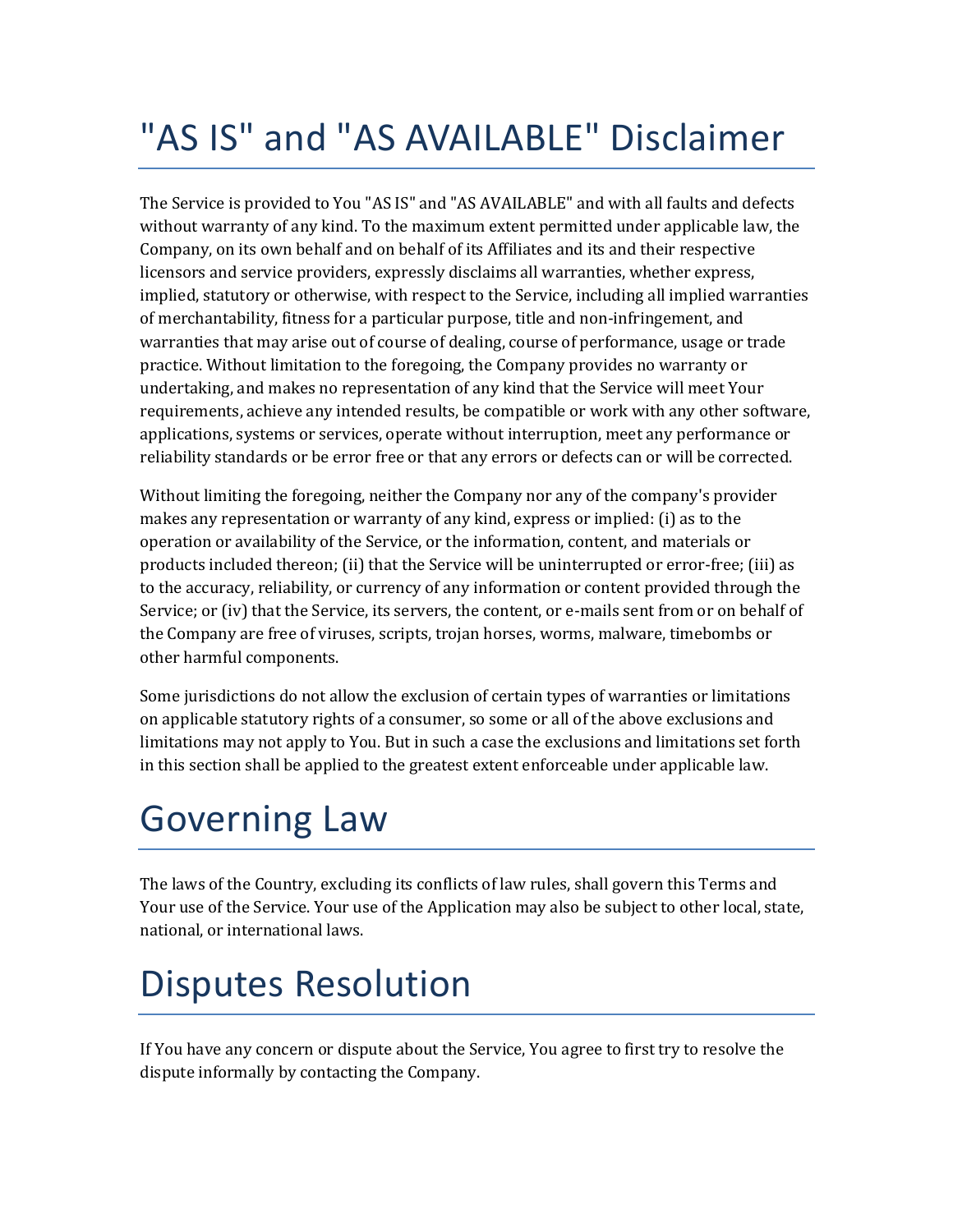## For European Union (EU) Users

If You are a European Union consumer, you will benefit from any mandatory provisions of the law of the country in which you are resident in.

## United States Federal Government End Use Provisions

If You are a U.S. federal government end user, our Service is a "Commercial Item" as that term is defined at 48 C.F.R. §2.101.

## United States Legal Compliance

You represent and warrant that (i) You are not located in a country that is subject to the United States government embargo, or that has been designated by the United States government as a "terrorist supporting" country, and (ii) You are not listed on any United States government list of prohibited or restricted parties.

## Severability and Waiver

### **Severability**

If any provision of these Terms is held to be unenforceable or invalid, such provision will be changed and interpreted to accomplish the objectives of such provision to the greatest extent possible under applicable law and the remaining provisions will continue in full force and effect.

### **Waiver**

Except as provided herein, the failure to exercise a right or to require performance of an obligation under these Terms shall not effect a party's ability to exercise such right or require such performance at any time thereafter nor shall the waiver of a breach constitute a waiver of any subsequent breach.

## Translation Interpretation